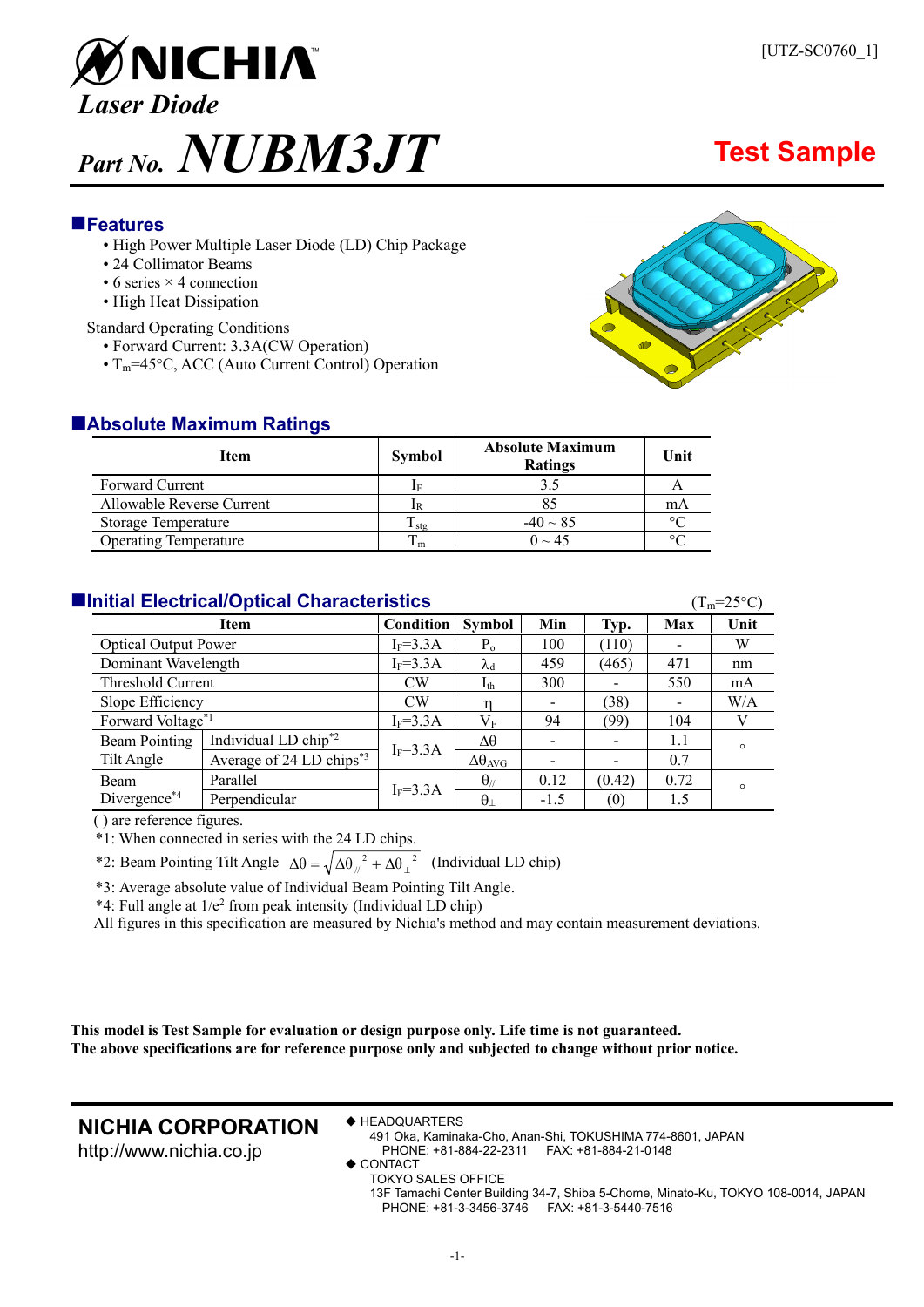

# **Outline Dimensions**





\* 1: base of lead basic

\* 2: >70% area of bottom surface



**XNote** TOLERANCES based on JIS B 0405-m(Table), UNLESS NOTED Table, Limits for Linear measures(mm)

| Range     | $0.5$ to $3$ |      |      | above $3 \text{ to } 6$ above $6 \text{ to } 30$ above $30 \text{ to } 120$ |
|-----------|--------------|------|------|-----------------------------------------------------------------------------|
| Tolerance | ±0.1         | ±0.1 | ±0.2 | ±0.3                                                                        |

Dimensions are in millimeters ( ) are reference figures

# **LD chips Position No. & Pin Connection**





This model does not have a Photo Diode. This model has a Zener Diode built in as a protection circuit against static electricity.